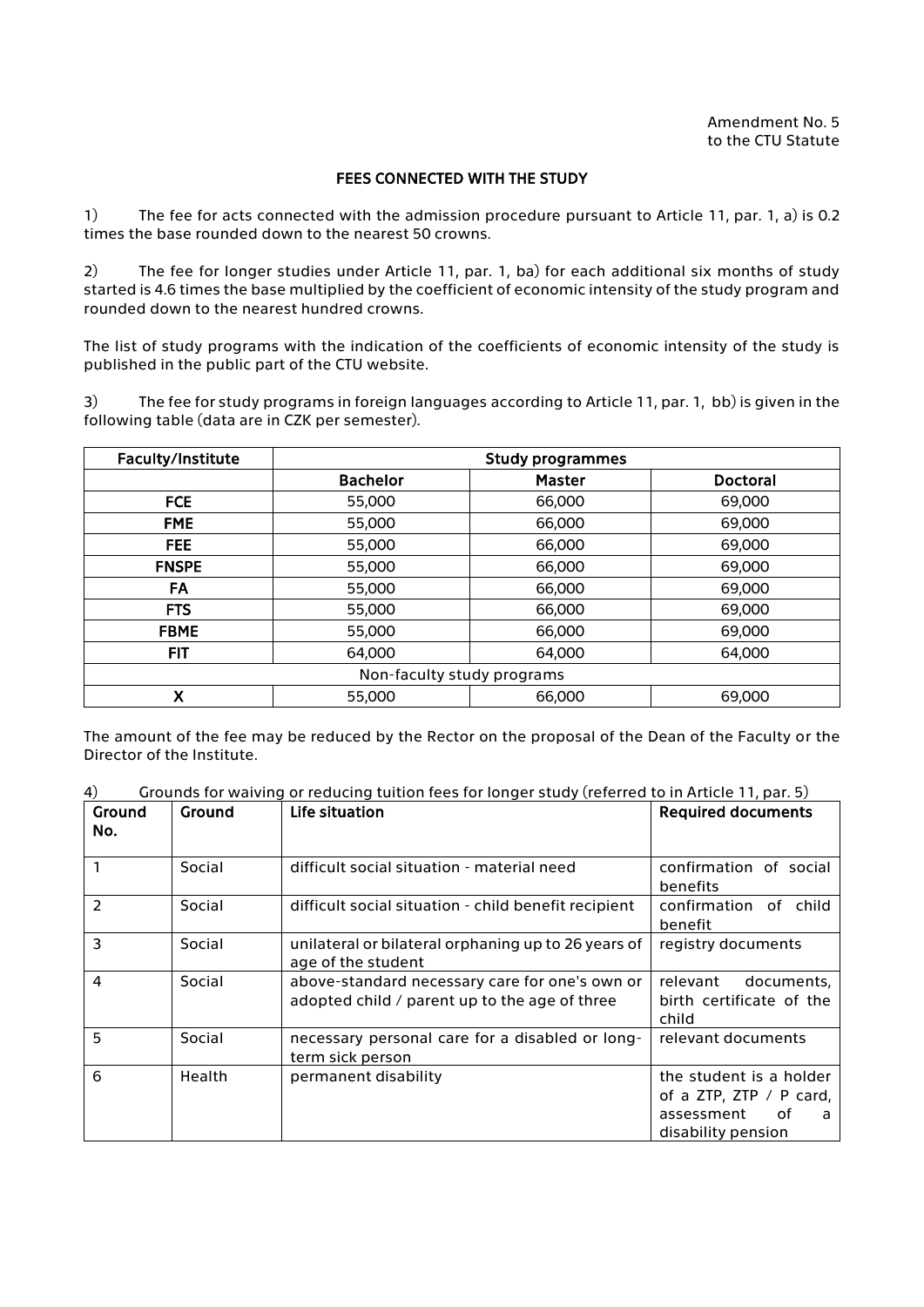| $\overline{7}$ | Health | specific needs of the student                                                                                                                                                                                                                                                                       | student<br>the<br>is<br>registered in the ELSA<br>CTU center                            |
|----------------|--------|-----------------------------------------------------------------------------------------------------------------------------------------------------------------------------------------------------------------------------------------------------------------------------------------------------|-----------------------------------------------------------------------------------------|
| 8              | Health | long-term hospitalization or serious illness<br>(during the current study)                                                                                                                                                                                                                          | medical certificate                                                                     |
| 9              | Study  | excellent study results (weighted study average<br>for the current period of study up to and<br>including 1.20, and at the same time for each<br>closed semester at least 30 credits per semester<br>are obtained and at least 4 courses per semester<br>are classified)                            | extract from IS CTU                                                                     |
| 10             | Study  | foreign study stay for min. 2 semesters, if the<br>posted student has not interrupted his studies                                                                                                                                                                                                   | statement of the study<br>department<br>of<br>the<br>faculty/institute                  |
| 11             | Study  | enrolment in the 1st year before the beginning<br>of the academic year: (June / July / August)                                                                                                                                                                                                      | extract from IS CTU                                                                     |
| 12             | Study  | interruption of studies during the period for<br>which the fee was assessed                                                                                                                                                                                                                         | extract from IS CTU -<br>decision<br>studies<br>on<br>interruption                      |
| 13             | Study  | successful completion of studies after the<br>beginning of the relevant assessment period (up<br>to 1 month / up to 2 months / 3 months)                                                                                                                                                            | extract from IS CTU -<br>certificate<br>of<br>completion of studies                     |
| 14             | Study  | leaving the study according to $\S$ 56 par. 1 let. a)<br>of the Act, or termination for non-compliance<br>with the requirements of $\S$ 56 par. 1 let. b) of the<br>Act, after the beginning of the relevant<br>assessment period (within 14 days / within 1<br>month / within 2 months / 3 months) | extract from IS CTU                                                                     |
| 15             | Study  | concurrence of fees for longer studies in the<br>same assessment period or in its part (in the<br>range of 0-100% of the length of the overlap of<br>assessment periods)                                                                                                                            | extract from IS CTU                                                                     |
| 16             | Study  | organizational reasons on the side of the faculty<br>or CTU, which the student cannot influence                                                                                                                                                                                                     | statement of the study<br>department<br>of<br>the<br>faculty/institute                  |
| 17             | Study  | crediting of unsuccessful master's (not follow-<br>up master's) studies in the fee in the bachelor's<br>and other master's study programs                                                                                                                                                           | extract<br>from<br>the<br>student register (SIMS)                                       |
| 18             | Study  | crediting of previous unsuccessful studies in the<br>that<br>the<br>event<br>unsuccessful<br>student<br>subsequently successfully completed a study<br>program of the same type at a private, state or<br>university abroad                                                                         | confirmation<br>of<br>completion of studies,<br>nostrification<br>for<br>studies abroad |

Amount of reduction of the assessed fee (in % of the assessed fee)

| Ground<br>No. | 1st assessment   | 2nd assessment   | 3rd assessment       | other<br>4th<br>and<br>assessments |
|---------------|------------------|------------------|----------------------|------------------------------------|
|               | 75               | 75               | 50                   | 50                                 |
|               | 50               | 50               | 50                   | 50                                 |
| $3^*$         | 100/0-100        | 100/0-100        | 100/0-100 $^{\circ}$ | $100/0 - 100^*$                    |
| $4^*$         | 50-100/100/0-100 | 50-100/100/0-100 | 50-100/100/0-100     | 50-100/100/0-100                   |
| 5             | 50-100           | 50-100           | 25-100               | $25 - 100$                         |
| 6             | 100              | 100              | 100                  | 100                                |
|               | $10-100$         | 10-100           | 10-100               | 10-100                             |
| 8             | 25-100           | 25-100           | 10-100               | 10-100                             |
| 9             | 50-100           | $25 - 50$        | $0 - 25$             | $0 - 25$                           |